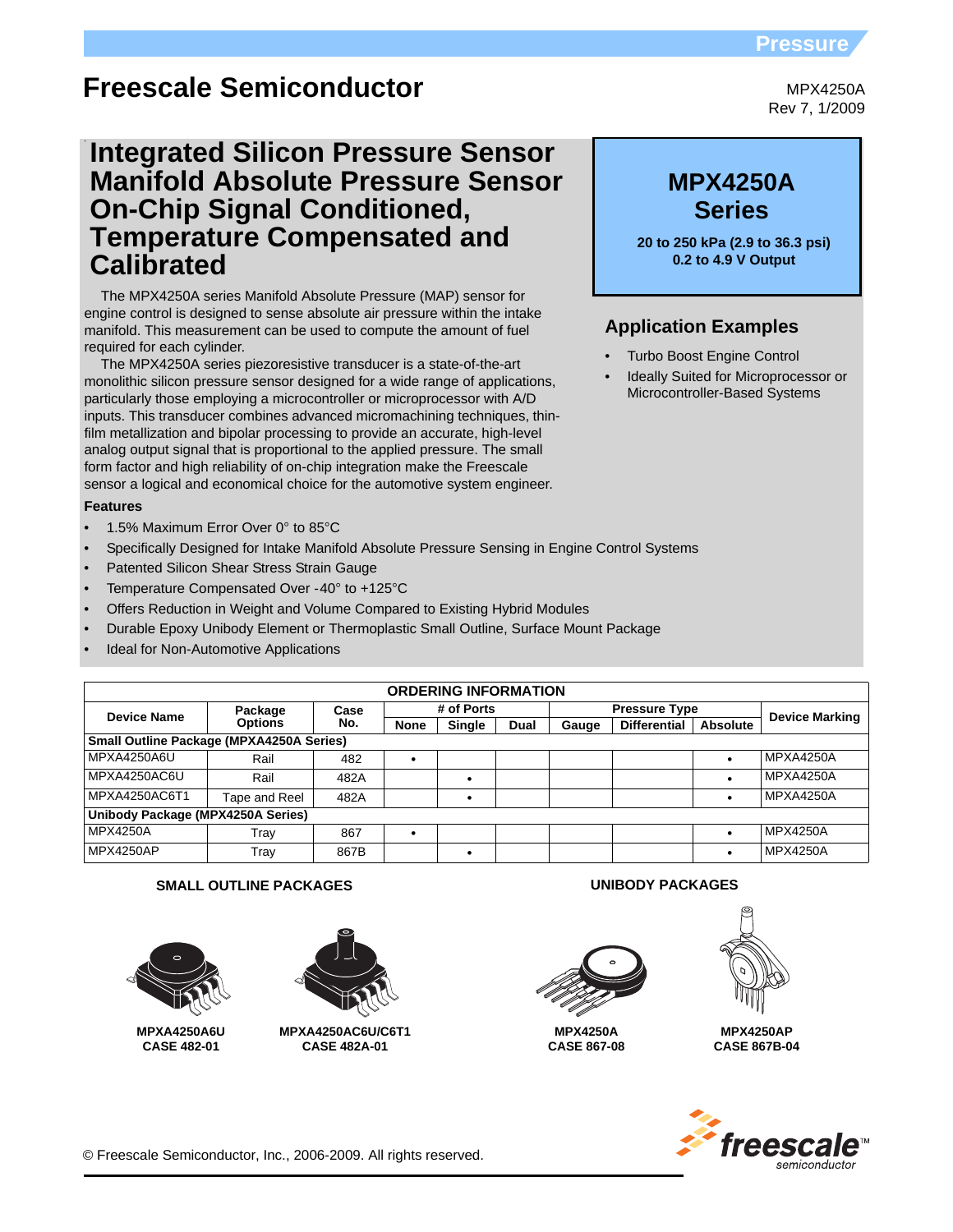# **Operating Characteristics**

**Table 1. Operating Characteristics** ( $V_S = 5.1 V_{DC}$ ,  $T_A = 25^{\circ}$ C unless otherwise noted, P1 > P2, Decoupling circuit shown in Figure 3 required to meet electrical specifications.)

| <b>Characteristic</b>                                                                  | Symbol                | Min                 | <b>Typ</b> | <b>Max</b> | <b>Units</b> |                      |
|----------------------------------------------------------------------------------------|-----------------------|---------------------|------------|------------|--------------|----------------------|
| Differential Pressure Range <sup>(1)</sup>                                             |                       | $P_{OP}$            | 20         |            | 250          | kPa                  |
| Supply Voltage <sup>(2)</sup>                                                          |                       | $V_S$               | 4.85       | 5.1        | 5.35         | $V_{DC}$             |
| Supply Current                                                                         |                       | Ιo                  |            | 7.0        | 10           | mAdc                 |
| Minimum Pressure Offset <sup>(3)</sup><br>$\textcircled{2}$ V <sub>S</sub> = 5.1 Volts | $(0 to 85^{\circ}C)$  | $V_{OFF}$           | 0.133      | 0.204      | 0.274        | $V_{DC}$             |
| Full Scale Output <sup>(4)</sup><br>$\textcircled{2}$ V <sub>S</sub> = 5.1 Volts       | $(0 to 85^{\circ}C)$  | V <sub>FSO</sub>    | 4.826      | 4.896      | 4.966        | $V_{DC}$             |
| Full Scale Span <sup>(5)</sup><br>$\textcircled{2}$ V <sub>S</sub> = 5.1 Volts         | (0 to $85^{\circ}$ C) | V <sub>FSS</sub>    |            | 4.692      |              | $V_{DC}$             |
| Accuracy <sup>(6)</sup>                                                                | $(0 to 85^{\circ}C)$  |                     |            |            | ±1.5         | $\%V$ <sub>FSS</sub> |
| Sensitivity                                                                            |                       | $\Delta V/\Delta P$ |            | 20         |              | mV/kPa               |
| Response Time <sup>(7)</sup>                                                           |                       | $t_{R}$             |            | 1.0        |              | msec                 |
| Output Source Current at Full Scale Output                                             |                       | $I_{\odot}$ +       |            | 0.1        |              | mAdc                 |
| Warm-Up Time <sup>(8)</sup>                                                            |                       |                     |            | 20         |              | msec                 |
| Offset Stability <sup>(9)</sup>                                                        |                       |                     |            | ±0.5       |              | $\%V$ <sub>FSS</sub> |

1. 1.0 kPa (kiloPascal) equals 0.145 psi.

2. Device is ratiometric within this specified excitation range.

3. Offset ( $V_{\text{OFF}}$ ) is defined as the output voltage at the minimum rated pressure.

- 4. Full Scale Output ( $V_{FSO}$ ) is defined as the output voltage at the maximum or full rated pressure.
- 5. Full Scale Span ( $V_{FSS}$ ) is defined as the algebraic difference between the output voltage at full rated pressure and the output voltage at the minimum rated pressure.
- 6. Accuracy (error budget) consists of the following:

Linearity: Output deviation at any temperature from a straight line relationship with pressure over the specified pressure range.

| Temperature Hysteresis: | Output deviation at any temperature within the operating temperature range, after the temperature is cycled to |
|-------------------------|----------------------------------------------------------------------------------------------------------------|
|                         | and from the minimum or maximum operating temperature points, with zero differential pressure applied.         |
| Pressure Hysteresis:    | Output deviation at any pressure within the specified range, when this pressure is cycled to and from the      |
|                         | minimum or maximum rated pressure, at 25°C.                                                                    |

TcSpan: Output deviation over the temperature range of 0° to 85°C, relative to 25°C.

TcOffset: Output deviation with minimum rated pressure applied, over the temperature range of 0° to 85°C, relative to 25°C. Variation from Nominal: The variation from nominal values, for Offset or Full Scale Span, as a percent of VFSS, at 25°C.

7. Response Time is defined as the time form the incremental change in the output to go from 10% to 90% of its final value when subjected to a specified step change in pressure.

8. Warm-up Time is defined as the time required for the product to meet the specified output voltage after the pressure is stabilized.

9. Offset stability is the product's output deviation when subjected to 1000 hours of Pulsed Pressure, Temperature Cycling with Bias Test.

### **MPX4250A**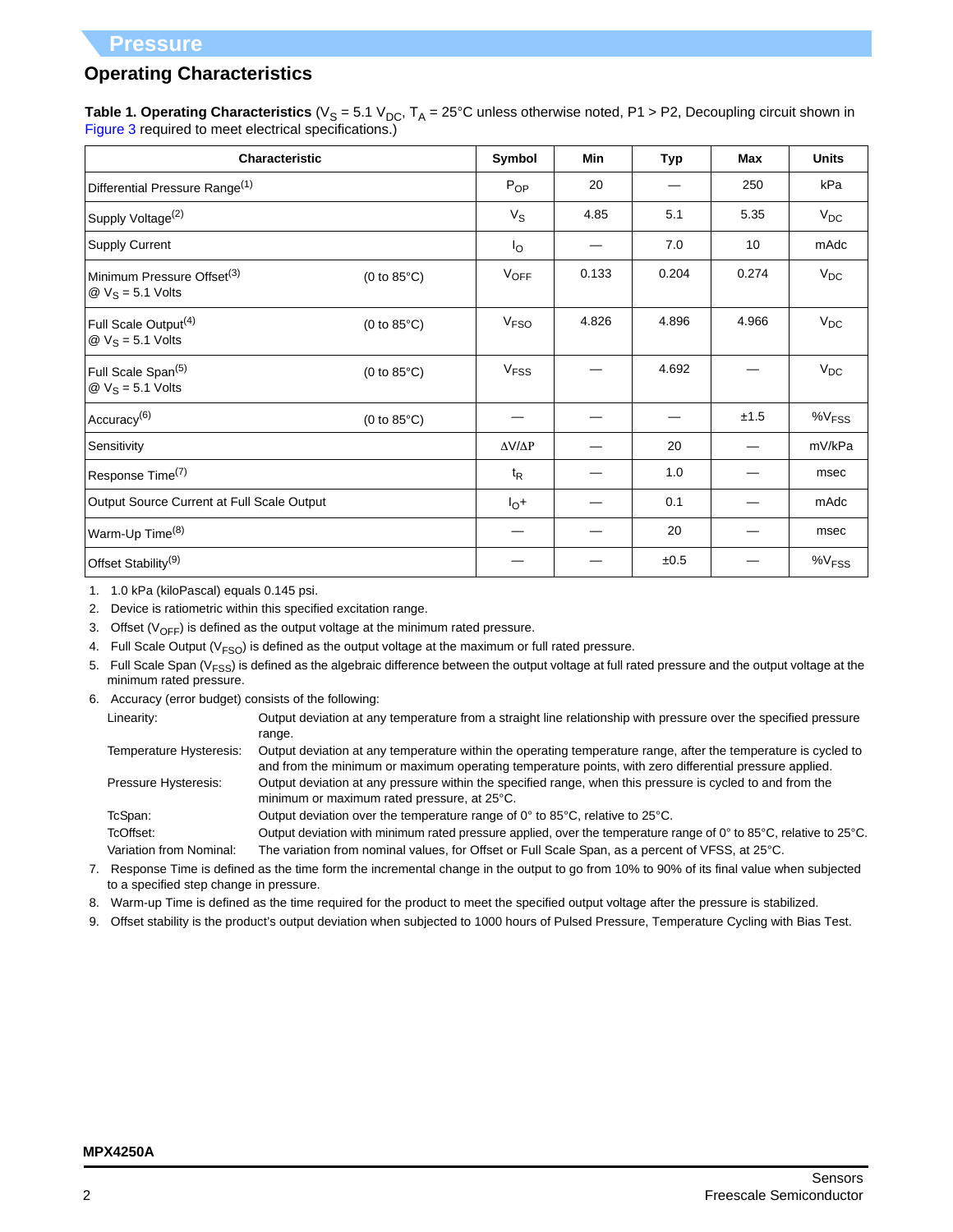# **Maximum Ratings**

## **Table 2. Maximum Ratings(1)**

| Rating                                    | Symbol                      | Value           | Unit |
|-------------------------------------------|-----------------------------|-----------------|------|
| Maximum Pressure <sup>(2)</sup> (P1 > P2) | $P_{MAX}$                   | 1000            | kPa  |
| Storage Temperature                       | $\mathsf{I}_{\mathsf{STG}}$ | $-40$ to $+125$ | °C   |
| <b>Operating Temperature</b>              |                             | $-40$ to $+125$ | °C   |

1. TC = 25°C unless otherwise noted.

2. Exposure beyond the specified limits may cause permanent damage or degradation to the device.

[Figure 1](#page-2-0) shows a block diagram of the internal circuitry integrated on a pressure sensor chip.



<span id="page-2-0"></span>**Figure 1. Fully Integrated Pressure Sensor Schematic for Unibody Package and Small Outline Package**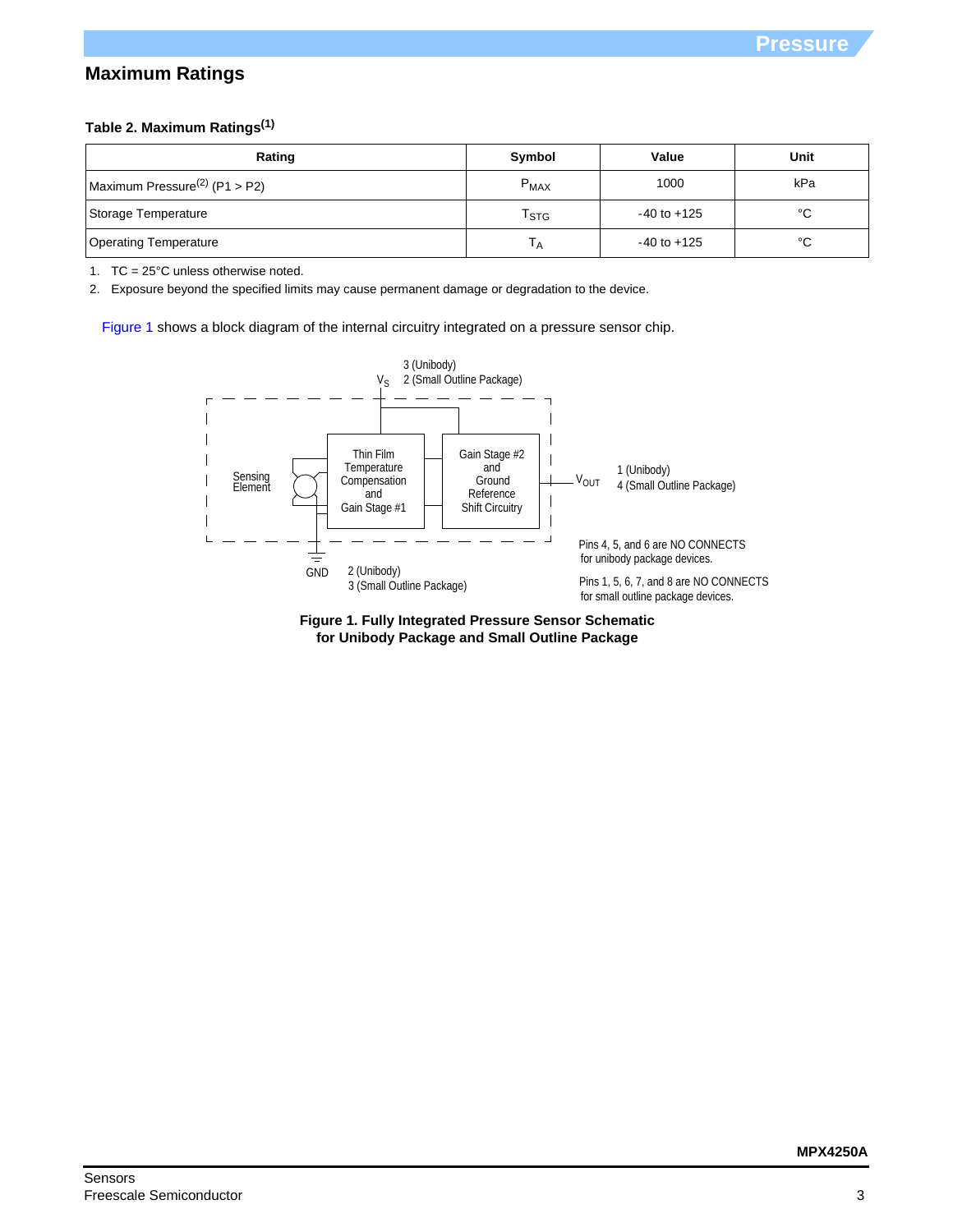.

# **On-chip Temperature Compensation and Calibration**

Figure 2 illustrates the absolute pressure sensing chip in the basic chip carrier (Case 867). A fluorosilicone gel isolates the die surface and wire bonds from the environment, while allowing the pressure signal to be transmitted to the sensor diaphragm.

The MPX4250A series pressure sensor operating characteristics and internal reliability and qualification tests are based on use of dry air as the pressure media. Media, other than dry air, may have adverse effects on sensor performance and long-term reliability.

Contact the factory for information regarding media compatibility in your application.

Figure 3 shows the recommended decoupling circuit for interfacing the output of the integrated sensor to the A/D input of a microprocessor or microcontroller.

Figure 4 shows the sensor output signal relative to pressure input. Typical, minimum, and maximum output curves are shown for operation over temperature range of 0° to 85°C using the decoupling circuit shown in Figure 3. The output will saturate outside of the specified pressure range.



**Figure 2. Cross Sectional Diagram (not to scale)**







**Figure 4. Output versus Absolute Pressure**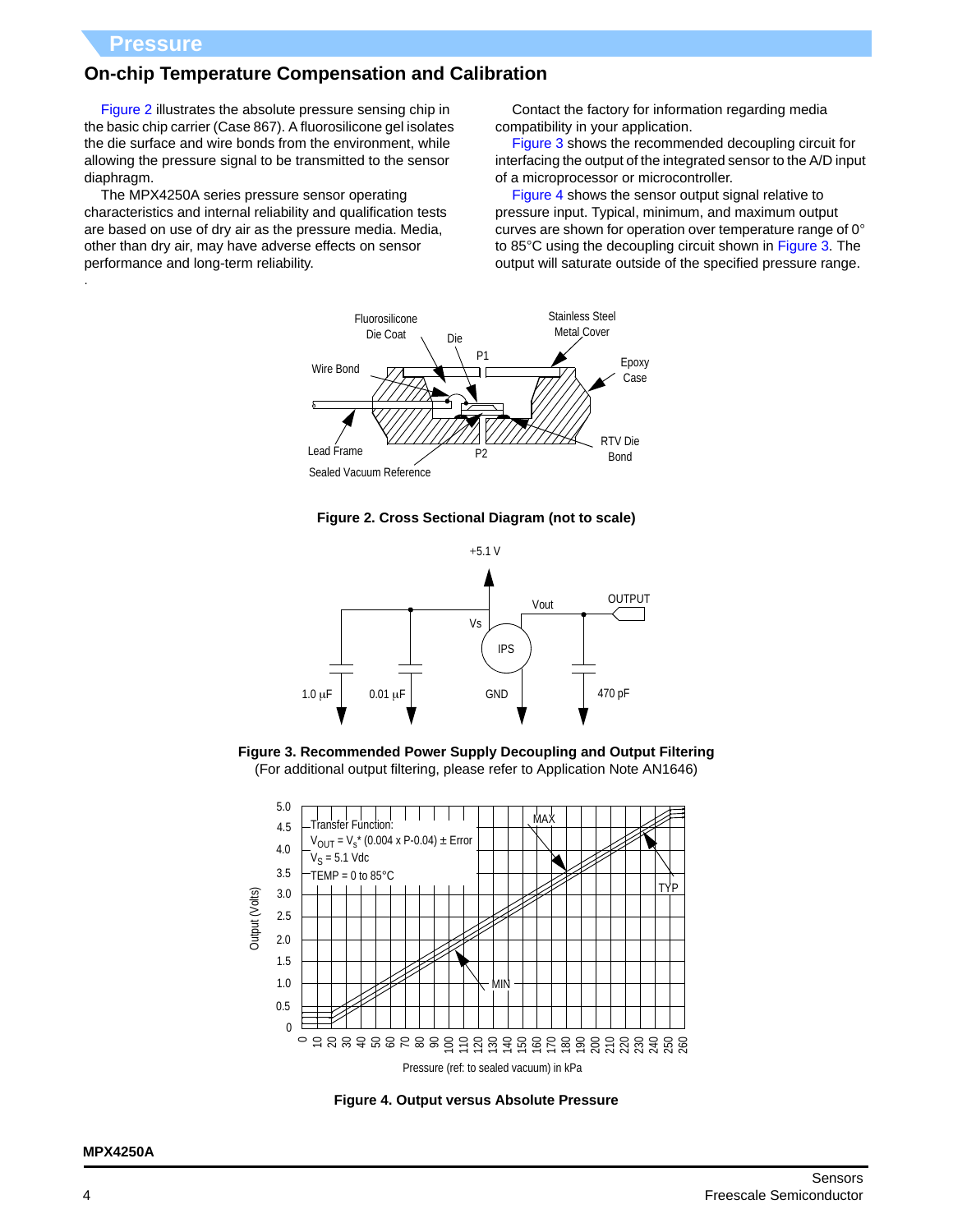



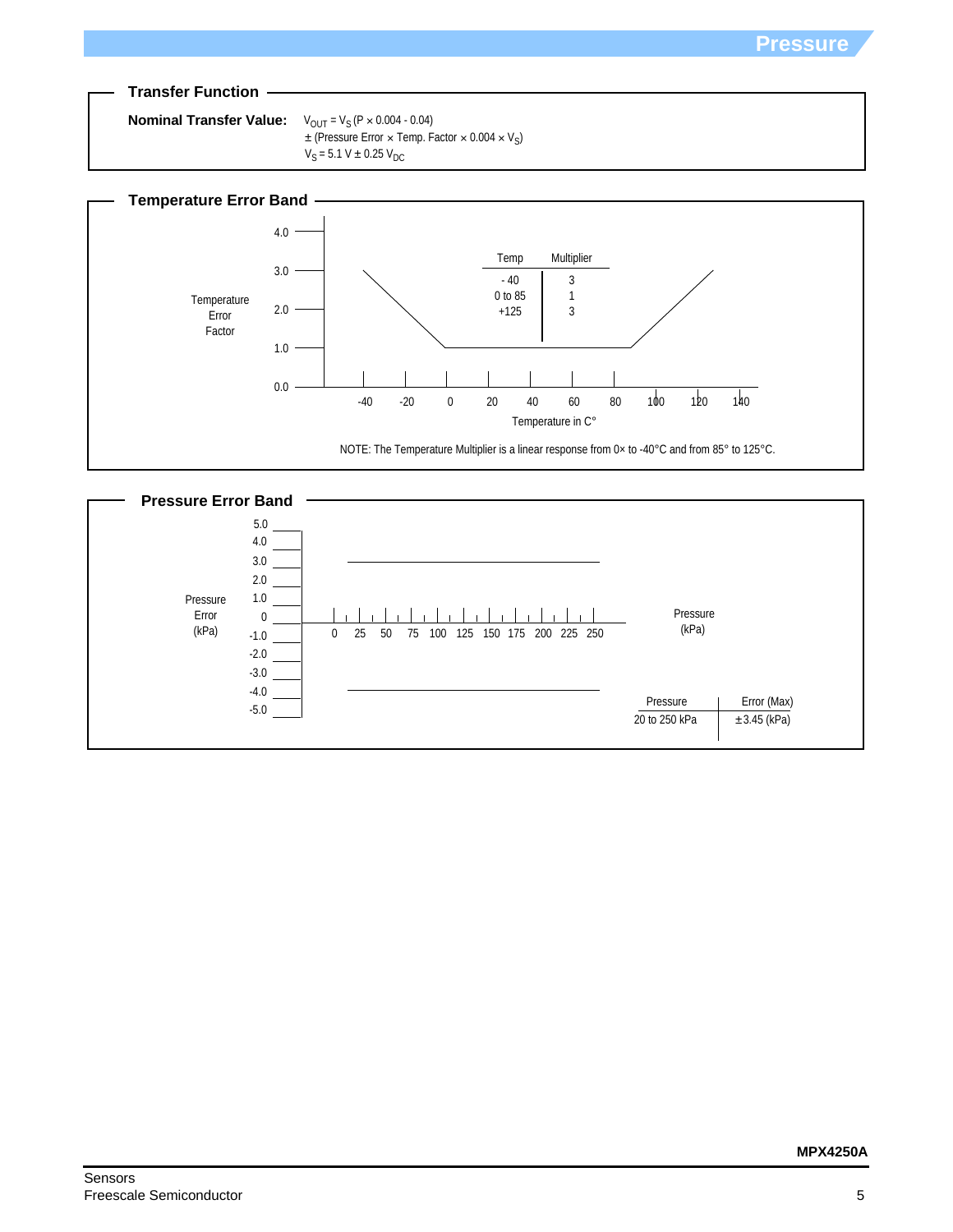# **INFORMATION FOR USING THE SMALL OUTLINE PACKAGE (CASE 482)**

#### **MINIMUM RECOMMENDED FOOTPRINT FOR SURFACE MOUNTED APPLICATIONS**

Surface mount board layout is a critical portion of the total design. The footprint for the surface mount packages must be the correct size to ensure proper solder connection interface between the board and the package. With the correct Footprint, the packages will self align when subjected to a

solder reflow process. It is always recommended to design boards with a solder mask layer to avoid bridging and shorting between solder pads.



**Figure 5. SOP Footprint (Case 482)**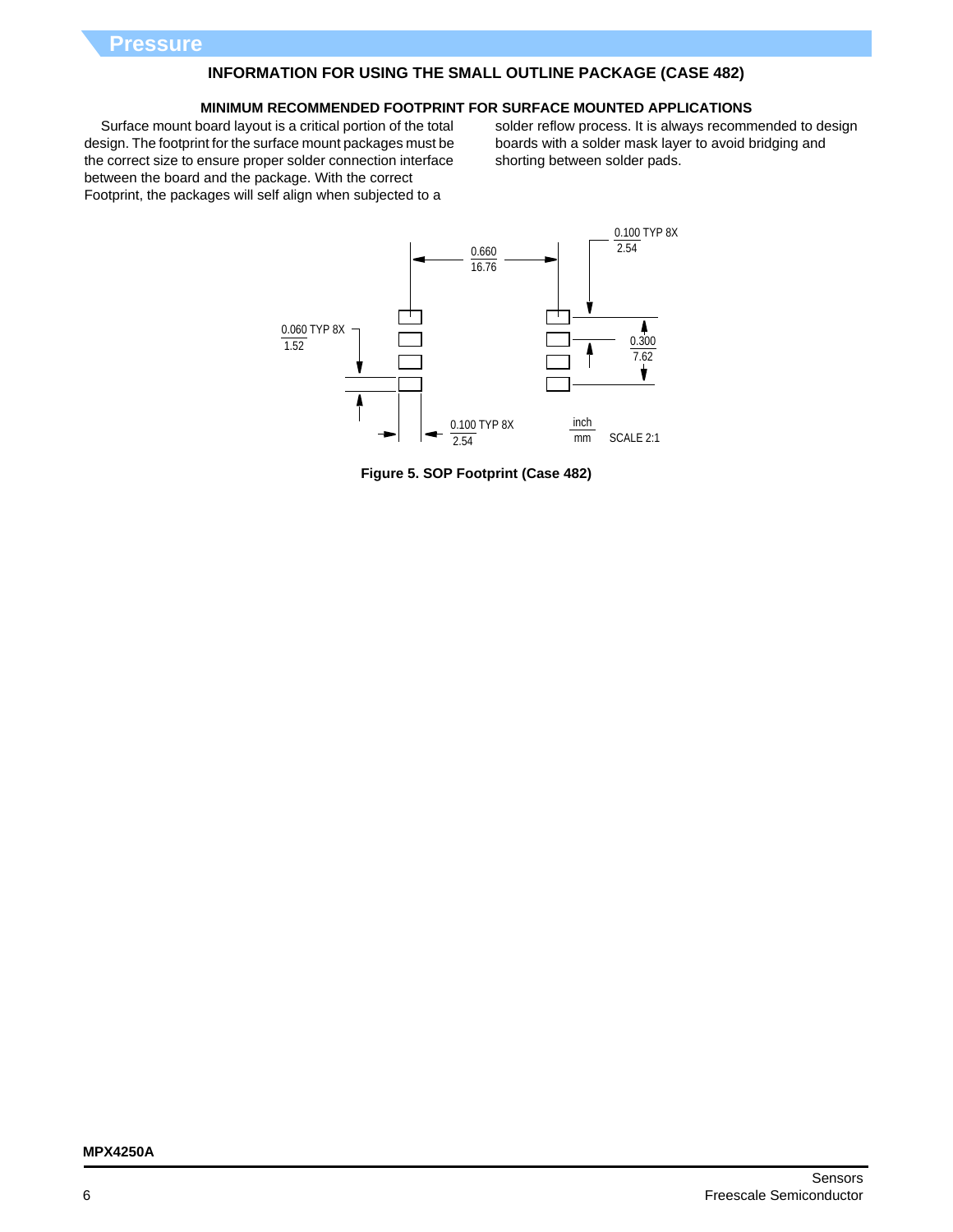

- NOTES:<br>1. DIMENSIONING AND TOLERANCING PER ANSI<br>2. CONTROLLING DIMENSION: INCH.<br>3. DIMENSION A AND B DO NOT INCLUDE MOLD<br>PROTRUSION.<br>4. MAXIMUM MOLD PROTRUSION 0.15 (0.006).<br>5. ALL VERTICAL SURFACES 5 TYPICAL DRAFT.
- 
- 
- 

|     |            | <b>INCHES</b> | <b>MILLIMETERS</b> |            |  |
|-----|------------|---------------|--------------------|------------|--|
| DIM | <b>MIN</b> | MAX           | <b>MIN</b>         | <b>MAX</b> |  |
| А   | 0.415      | 0.425         | 10.54              | 10.79      |  |
| в   | 0.415      | 0.425         | 10.54              | 10.79      |  |
| C   | 0.212      | 0.230         | 5.38               | 5.84       |  |
| D   | 0.038      | 0.042         | 0.96               | 1.07       |  |
| G   |            | 0.100 BSC     | 2.54 BSC           |            |  |
| н   | 0.002      | 0.010         | 0.05               | 0.25       |  |
| J   | 0.009      | 0.011         | 0.23               | 0.28       |  |
| κ   | 0.061      | 0.071         | 1.55               | 1.80       |  |
| M   | 0,         | $7^{\circ}$   | 0°                 | 7°         |  |
| N   | 0.405      | 0.415         | 10.29              | 10.54      |  |
| S   | 0.709      | 0.725         | 18.01              | 18.41      |  |

**CASE 482-01 ISSUE O SMALL OUTLINE PACKAGE**



**CASE 482A-01 ISSUE A SMALL OUTLINE PACKAGE**

NOTES:<br>1. DIMENSIONING AND TOLERANCING PER ANSI<br>2. CONTROLLING DIMENSION: INCH.<br>3. DIMENSION A AND B DO NOT INCLUDE MOLD<br>PROTRUSION.<br>4. MAXIMUM MOLD PROTRUSION 0.15 (0.006).<br>5. ALL VERTICAL SURFACES 5`TYPICAL DRAFT.

|            |            | <b>INCHES</b> | <b>MILLIMETERS</b> |            |  |
|------------|------------|---------------|--------------------|------------|--|
| <b>DIM</b> | <b>MIN</b> | MAX           | <b>MIN</b>         | <b>MAX</b> |  |
| A          | 0.415      | 0.425         | 10.54              | 10.79      |  |
| B          | 0.415      | 0.425         | 10.54              | 10.79      |  |
| C          | 0.500      | 0.520         | 12.70              | 13.21      |  |
| D          | 0.038      | 0.042         | 0.96               | 1.07       |  |
| G          |            | 0.100 BSC     | 2.54 BSC           |            |  |
| н          | 0.002      | 0.010         | 0.05               | 0.25       |  |
| J          | 0.009      | 0.011         | 0.23               | 0.28       |  |
| K          | 0.061      | 0.071         | 1.55               | 1.80       |  |
| М          | 0°         | 7°            | 0°                 | 7°         |  |
| N          | 0.444      | 0.448         | 11.28              | 11.38      |  |
| s          | 0.709      | 0.725         | 18.01              | 18.41      |  |
| ٧          | 0.245      | 0.255         | 6.22               | 6.48       |  |
| W          | 0.115      | 0.125         | 2.92               | 3.17       |  |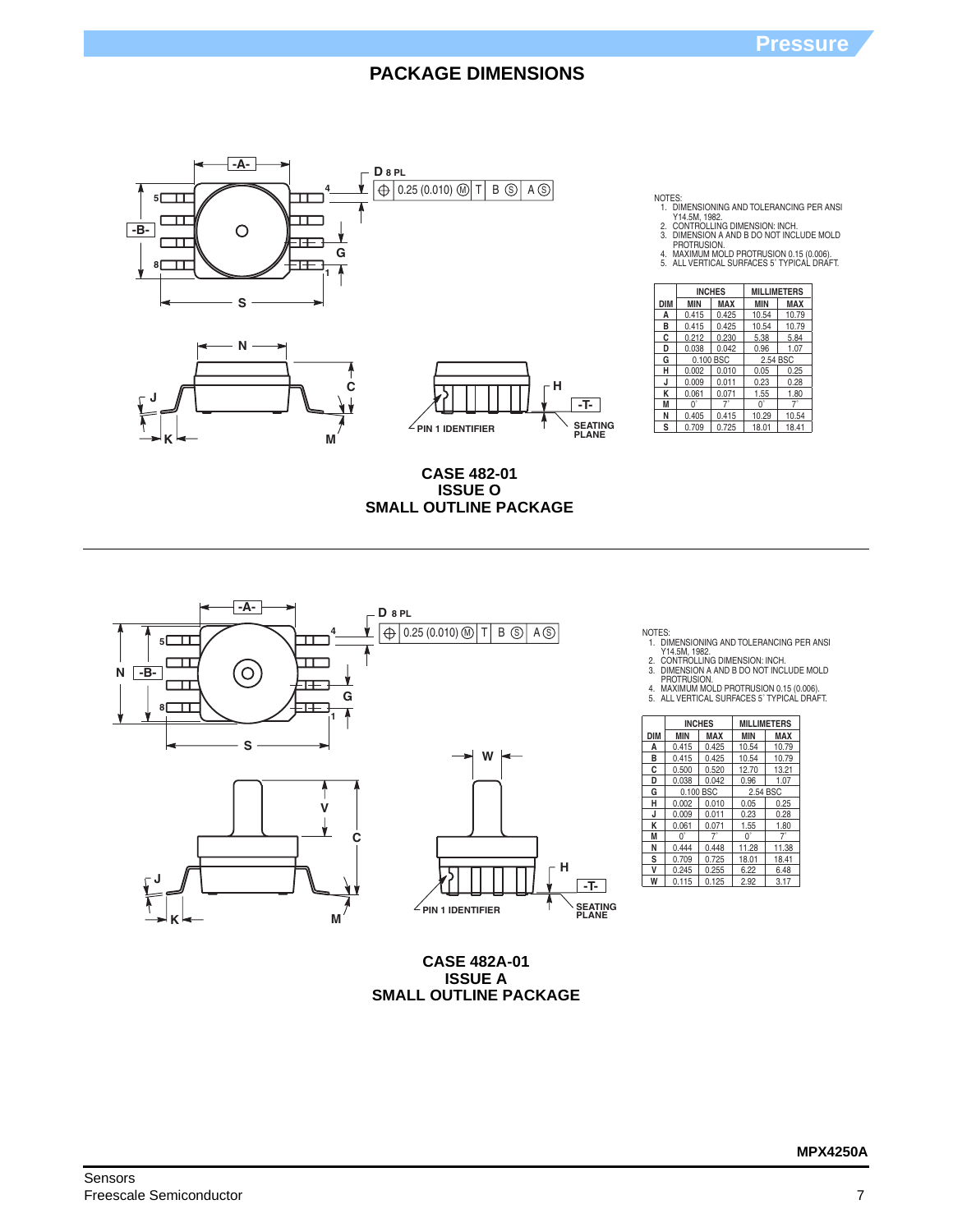

STYLE 1:<br>
PIN 1. VOUT<br>
2. GROUND<br>
3. VCC<br>
4. V1<br>
5. V2<br>
6. VEX STYLE 3: PIN 1. OPEN 2. GROUND 3. +VOUT 4. +VSUPPLY 5. -VOUT 6. OPEN STYLE 2: PIN 1. OPEN 2. GROUND 3. -VOUT 4. VSUPPLY 5. +VOUT 6. OPEN

NOTES:

1. DIMENSIONING AND TOLERANCING PER ANSI Y14.5M, 1982. CONTROLLING DIMENSION: INCH.

2.

3. DIMENSION -A- IS INCLUSIVE OF THE MOLD STOP RING. MOLD STOP RING NOT TO EXCEED 16.00 (0.630).

|     |            | <b>INCHES</b> |            | <b>MILLIMETERS</b> |  |
|-----|------------|---------------|------------|--------------------|--|
| DIM | <b>MIN</b> | <b>MAX</b>    | <b>MIN</b> | <b>MAX</b>         |  |
| A   | 0.595      | 0.630         | 15.11      | 16.00              |  |
| в   | 0.514      | 0.534         | 13.06      | 13.56              |  |
| c   | 0.200      | 0.220         | 5.08       | 5.59               |  |
| D   | 0.027      | 0.033         | 0.68       | 0.84               |  |
| F   | 0.048      | 0.064         | 1.22       | 1.63               |  |
| G   | 0.100 BSC  |               | 2.54 BSC   |                    |  |
| J   | 0.014      | 0.016         | 0.36       | 0.40               |  |
|     | 0.695      | 0.725         | 17.65      | 18.42              |  |
| M   | 30° NOM    |               | 30° NOM    |                    |  |
| N   | 0.475      | 0.495         | 12.07      | 12.57              |  |
| R   | 0.430      | 0.450         | 10.92      | 11.43              |  |
| S   | 0.090      | 0.105         | 2.29       | 2.66               |  |

**CASE 867-08 ISSUE N UNIBODY PACKAGE**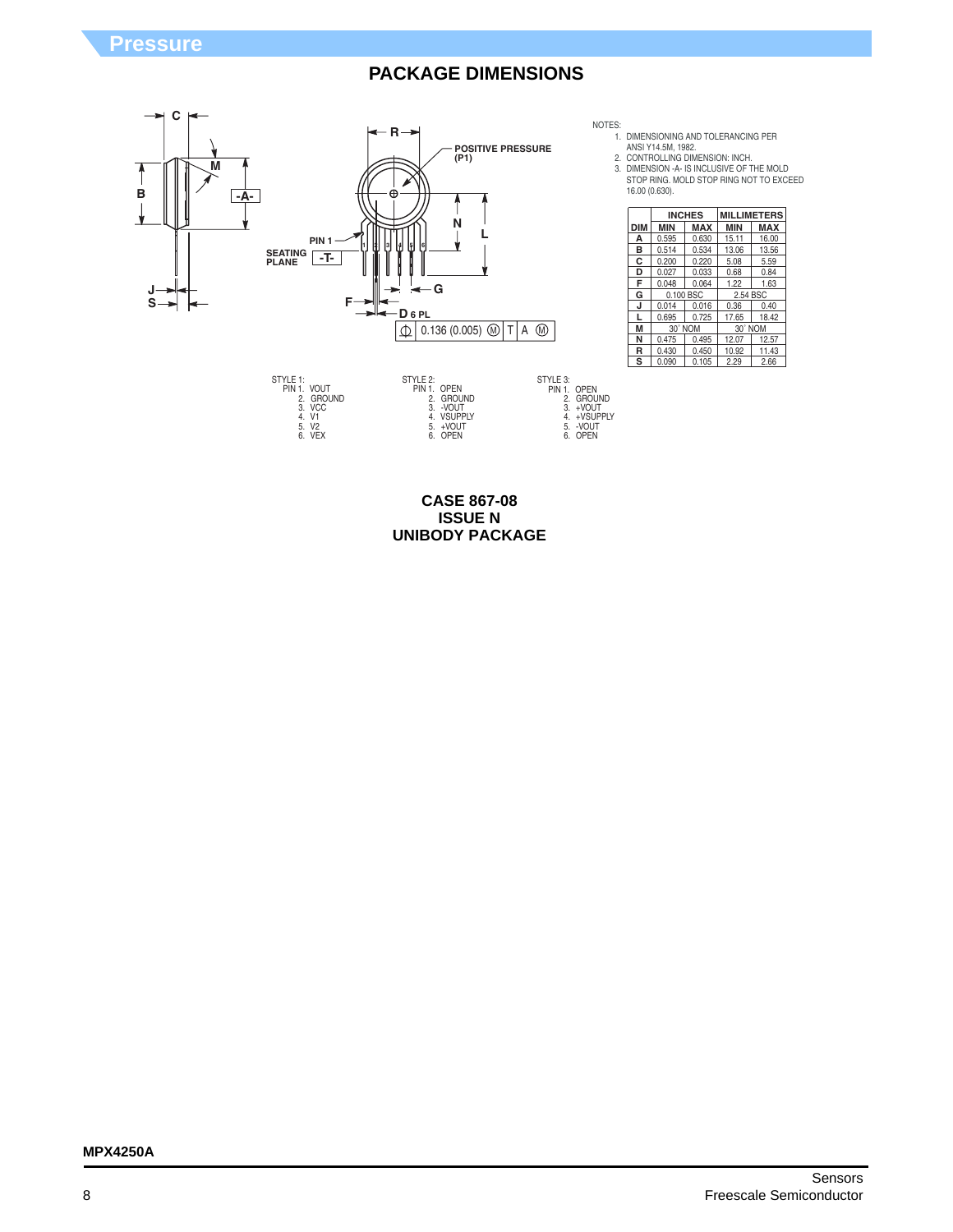

| <b>OFREESCALE SEMICONDUCTOR, INC.</b><br>ALL RIGHTS RESERVED. | MECHANICAL OUTLINE                  | PRINT VERSINN NNT TH SCALE |  |
|---------------------------------------------------------------|-------------------------------------|----------------------------|--|
| TITLE:                                                        | DOCUMENT NO: 98ASB42796B<br>RFV:G   |                            |  |
| SENSOR, 6 LEAD UNIBODY CELL,                                  | CASE NUMBER: 867B-04<br>28 JUL 2005 |                            |  |
| AP & GP 01ASB09087B                                           | STANDARD: NON-JEDEC                 |                            |  |

PAGE 1 OF 2

### **CASE 867B-04 ISSUE G UNIBODY PACKAGE**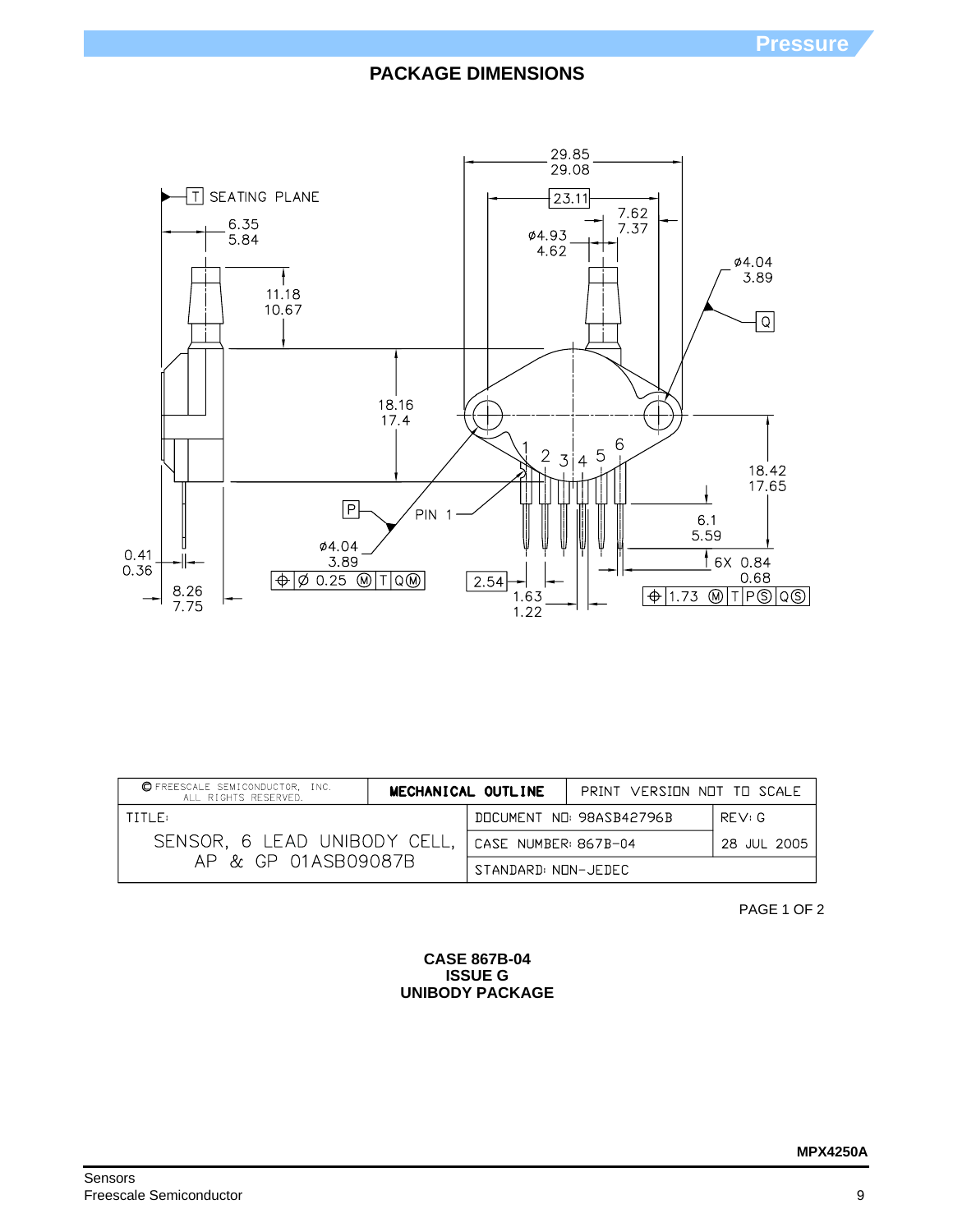### NOTES:

- 1. DIMENSIONS ARE IN MILLIMETERS.
- 2. DIMENSIONS AND TOLERANCES PER ASME Y14.5M-1994.
- 3. 867B-01 THRU -3 OBSOLETE, NEW STANDARD 867B-04.

STYLE 1:

|  | PIN 1: V OUT |
|--|--------------|
|  | 2: GROUND    |
|  | 3: VCC       |
|  | 4:V1         |
|  | 5: V2        |
|  | 6: V FX      |

| <b>OFREESCALE SEMICONDUCTOR, INC.</b><br>ALL RIGHTS RESERVED. | MECHANICAL OUTLINE                  | PRINT VERSION NOT TO SCALE |  |
|---------------------------------------------------------------|-------------------------------------|----------------------------|--|
| $TITI$ $F:$                                                   | DOCUMENT NO: 98ASB42796B<br>RFV: G  |                            |  |
| SENSOR, 6 LEAD UNIBODY CELL,                                  | CASE NUMBER: 867B-04<br>28 JUL 2005 |                            |  |
| AP & GP 01ASB09087B                                           | STANDARD: NON-JEDEC                 |                            |  |

PAGE 2 OF 2

### **CASE 867B-04 ISSUE G UNIBODY PACKAGE**

### **MPX4250A**